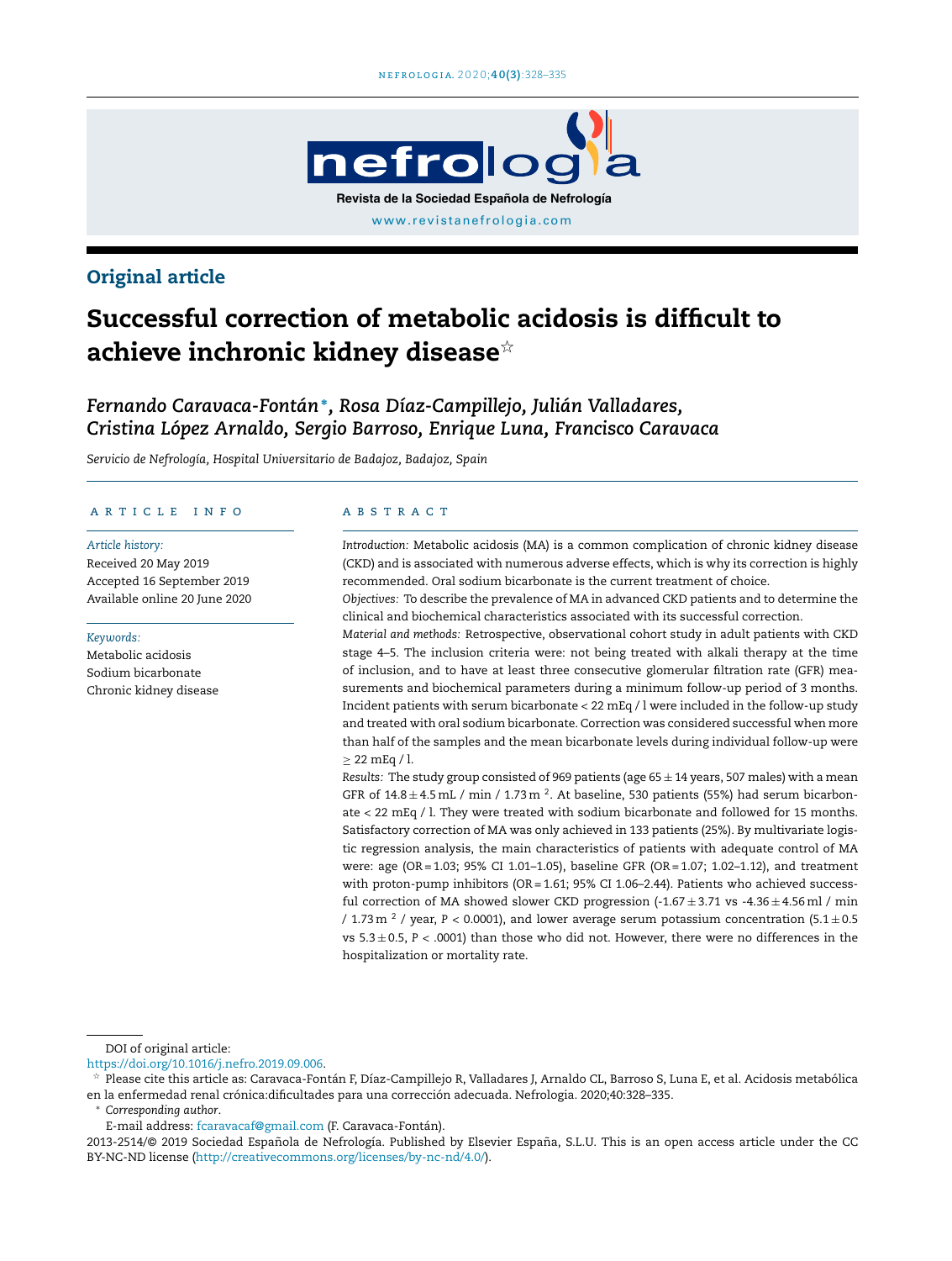*Conclusion:* MA is a common complication of advanced CKD but difficult to manage with current therapies. Due to the significant potential benefit of controlling MA, new, more effective therapies should be further researched.

© 2019 Sociedad Española de Nefrología. Published by Elsevier España, S.L.U. This is an open access article under the CC BY-NC-ND license ([http://creativecommons.org/licenses/](http://creativecommons.org/licenses/by-nc-nd/4.0/) [by-nc-nd/4.0/](http://creativecommons.org/licenses/by-nc-nd/4.0/)).

#### Acidosis metabólica en la enfermedad renal crónica:dificultades para una corrección adecuada

#### r e s u m e n

*Introducción:* La acidosis metabólica (AM) es una alteración frecuente en la enfermedad renal crónica (ERC) que se asocia a numerosas complicaciones, por lo que su corrección es recomendable. El bicarbonato sódico oral es actualmente el tratamiento de elección.

*Objetivos:* Describir la prevalencia de AM en la ERC avanzada, y determinar cuáles son las características clínicas y bioquímicas que se asocian a una corrección adecuada.

*Material y métodos:* Estudio retrospectivo de observación en una cohorte de pacientes adultos con ERC estadio 4-5. Los criterios de inclusión fueron: no estar siendo tratado con alcalinos en el momento de la inclusión, y tener al menos 3 medidas consecutivas de filtrado glomerular (FG) y parámetros bioquímicos durante un periodo > 3 meses. Los pacientes incidentes con un bicarbonato sérico < 22meq/l se incluyeron en estudio de seguimiento, siendo tratados con bicarbonato sódico oral. Se consideró que la corrección fue adecuada cuando más de la mitad de las muestras, y la media de los niveles de bicarbonato durante el seguimiento individual fueron  $\geq 22$  meq/l.

*Resultados: Se incluyeron 969 pacientes (edad 65* $\pm$ *14 años, 507 hombres) con filtrado* glomerular (FG) medio 14,8 $\pm$ 4,5 ml/min/1,73 m $^2$  $^2$ . Basalmente, 530 pacientes (55%) que mostraron un bicarbonato sérico < 22meq/l, fueron tratados con bicarbonato sódico y seguidos durante 15 meses. En tan solo 133 pacientes (25%) se alcanzó una corrección satisfactoria de la AM. Por regresión logística multivariable las principales características de los que se logró el control adecuado de la AM fueron: edad (OR = 1,03; I.C.95%1,01 – 1,05), FG basal (OR = 1,07; 1,02 – 1,12), y tratamiento con inhibidores de bomba protones (OR = 1,61; I.C.95%1,06 – 2,44). En aquellos en los que se logró corrección de AM tuvieron progresión más lenta de ERC (-1,67  $\pm$  3,71 vs. -4,36  $\pm$ 4,56 ml/min/1,73 m $^2$ [/a](#page-6-0)ño, p < 0,0001) y menor concentración de potasio sérico promedio (5,1 $\pm$ 0,5 vs. 5,3 $\pm$ 0,5, p < 0,0001) que los del resto de pacientes, aunque no se observaron diferencias ni en ni en la tasa de ingresos hospitalarios y mortalidad.

*Conclusión:* La AM es una alteración frecuente en la ERC avanzada, pero de difícil corrección con los tratamientos actuales. Debido al importante beneficio que puede suponer el control de la AM, se deberían investigar nuevas terapias más efectivas.

© 2019 Sociedad Española de Nefrología. Publicado por Elsevier España, S.L.U. Este es un artículo Open Access bajo la licencia CC BY-NC-ND ([http://creativecommons.org/licenses/](http://creativecommons.org/licenses/by-nc-nd/4.0/)

[by-nc-nd/4.0/](http://creativecommons.org/licenses/by-nc-nd/4.0/)).

#### *Palabras clave:*

Acidosis metabólica Bicarbonato sódico Enfermedad renal crónica

#### Introduction

Metabolic acidosis (MA) is frequent in patients chronic kidney disease (CKD). $1-3$  The deterioration of the renal function causes a reduction in the net excretion of acids resulting a positive balance of hydrogen ions. When the glomerular filtration falls below 20−25 ml / min, there is a reduction of bicarbonate in the blood. $1-3$  With more sensitive biochemical analysis, such as urinary excretion of ammonium $^{1,2,4}$  $^{1,2,4}$  $^{1,2,4}$  or citrate, $^5$  $^5$  it can be shown that this metabolic defect begins in earlier stages of CKD and even before a reduction serum bicarbonate is documented.

The negative effects of MA on CKD have been the subject of numerous studies showing its association with abnormalities in bone,  $6,7$  metabolic and inflammatory disorders,  $8,9$ endocrine alteration, $10-12$  progression of CKD $13-18$  and mortality.[19–21](#page-7-0) Interestingly, correction of MA improves or reverses many of these abnormalities $22-27$  which support the recommendation of an active treatment of MA.

The treatment of MA associated with CKD before the need for dialysis has been based on providing alkalis, either through the diet (fruits and vegetables), $^{28}$  $^{28}$  $^{28}$  administration of bicarbonate salts $29,30$  and reduction of the dietary intake of acids (reduction of protein intake). $31$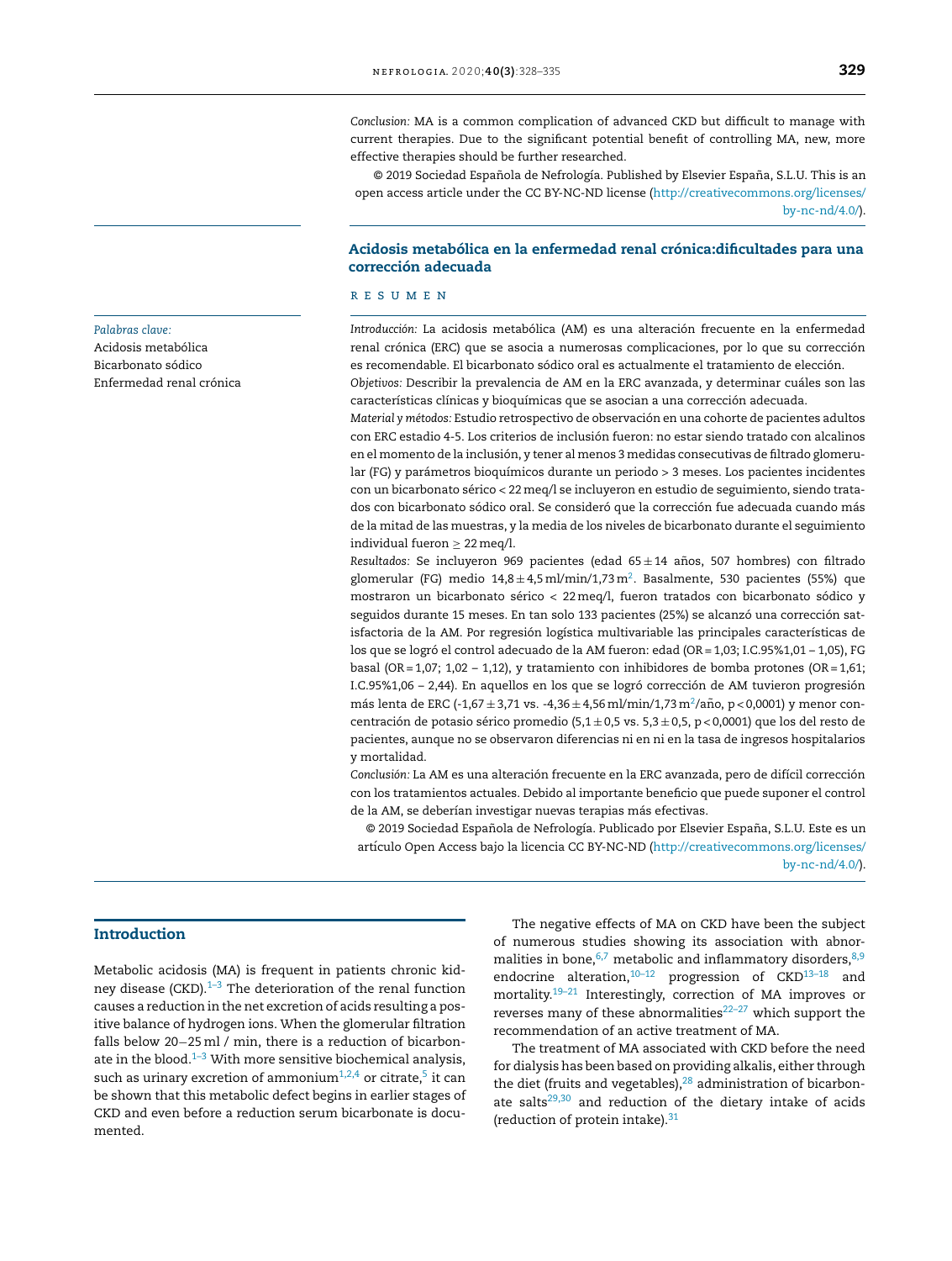Oral sodium bicarbonate is currently the treatment of choice due to its availability, tolerance and absence of serious adverse effects $29,30$ ; although not expensive medicine, it is not being financed by health services, which increases the risk of nonadherence to the treatment.

The objectives of the present study were to analyze the prevalence of MA in advanced CKD, and to determine the factors associated with its inadequate or incomplete correction despite active attempt to treat this metabolic alteration. The results of this study could help to improve the models of alkaline prescription in CKD.

#### Material and methods

Retrospective longitudinal observational study in a cohort of adult patients diagnosed with CKD stages 4–5 not on dialysis, followed up in the advanced CKD outpatient clinic (ACKD clinic) during the period from January 2000 to December 2016. The selection criteria were: not being treated with alkalis at the time of inclusion, or with certain specific drugs (eg sevelamer hydrochloride) or clinical situations that could worsen MA (hemodynamic instability, lactic acidosis, urinary tract obstruction, etc.), being followed in the ACKD clinic for more than 3 months and have carried out during this time at least 3 measurements of renal function, serum bicarbonate and biochemical parameters of interest.

All patients were referred to the ERCA consultation for progressive deterioration of kidney function. Demographic and clinical data, and information on prescribed medication was obtained from medical records as well as physical examination, and history. Comorbidity was assessed at the time of inclusion, using the Davies index, $32$  and patients were categorized into 3 groups: no comorbidity, mild-moderate, and severe.

All samples and biochemical analysis were processed in the same central laboratory by conventional methods (Advia Chemistry Autoanalyzer, Siemens Healthcare Diagnostics, New York, USA), using fresh samples (not stored), and both calibrations and Creatinine traceability was performed according to the recommendations of international NKDEP standards. $33$ Glomerular filtration was estimated using the abbreviated for-mula MDRD.<sup>[34](#page-7-0)</sup> The determination of serum bicarbonate was performed in less than 15min from the extraction of the venous sample, using a gasometric analyzer (ABL800 FLEX, Radiometer Ibérica, Spain).

Patients were followed-up regularly, with visits to the outpatient clinic every 30–90 days. To determine the rate of CKD progression in each patient, a linear regression was performed between the glomerular filtration rate (GFR) estimated in each control and the time elapsed since the first appointment, with a precision of days. The resulting slope of this linear equation was expressed in  $\pm$  ml / min / 1.73 m  $^2$  / year; negative or positive values of this parameter meant a progression of renal failure or recovery of renal function, respectively.

All patients who presented a basal serum bicarbonate < 22 mEq / l were prescribed a diet with reduction of animal protein, without restriction of fruits and vegetables, and oral sodium bicarbonate with doses that were adjusted trying to maintain a serum bicarbonate equal to greater than 22 mEq /

l or less than 29 mEq / l, according to the recommendations of the *National Kidney Foundation*[35](#page-7-0) and KDIGO.[36](#page-7-0) The average dose of oral sodium bicarbonate was recorded in every visit and it was expressed as total daily amount taken adjusted for body weight.

#### Study design and statistical methods

Retrospective longitudinal observation study in a cohort of patients with advanced CKD. In each patient, all measurements of serum bicarbonate obtained during their follow-up were collected.,.

Those patients who at baseline had serum bicarbonate < 22 mEq / l were included in the longitudinal study.

The correction of bicarbonate was considered adequate if more than half of the sample measurements, and the average bicarbonate levels during the individual follow-up period were ≥ 22 mEq / l. Additionally, there were also analyzed the determinants of a less strict MA correction defined as an average serum bicarbonate during the follow-up period  $\geq 20$  mEq / l.

The differences observed between patients with or without control of MA were analyzed using multiple logistic regression. In these two groups there were also compared the progression of CKD (slope of glomerular filtration / time ratio), mortality rate and hospital admissions.

Parametric or non-parametric tests were used for the descriptive comparison of the continuous variables, depending on their characteristics; Chi-square test was used for the categorical variables.

Descriptive statistical data is presented as mean and standard deviation, or as median and interquartile ranges (IQ) for continuous variables, and as percentages for categorical variables. A  $p < 0.05$  was considered statistically significant, and all p values shown are bilateral. Statistical analyzes were performed with IBM SPSS Statistics 24.0 software (IBM Corp. Armonk, USA).

#### Results

The total study group included 969 patients (age  $65 \pm 14$  years, 507 men) with a mean GFR of  $14.8 \pm 4.5$  ml / min / 1.73 m <sup>2</sup>. [Table](#page-3-0) 1 shows the characteristics of the total group and those patients that initially presented with or without MA.

530 patients (55%), showed MA from the beginning. The main characteristics of these patients, compared with those who did not present it, were: younger, lower comorbidity and diabetes, lower GFR, higher serum potassium concentration and lower frequency of diuretic treatment [\(Table](#page-3-0) 1).

These 530 patients with initial MA were treated with oral sodium bicarbonate and formed the longitudinal follow-up study group.

The median follow-up period was 443 days (IQ ranges: 233–818 days), and the number of total serum bicarbonate samples analyzed during this period was 4,899, with a median of 7 (IQ ranges: 5–12) samples per patient.

The average dose of oral sodium bicarbonate prescribed in the group of patients was  $1813 \pm 1004$  mg/day (21.6  $\pm$  11.9 mEq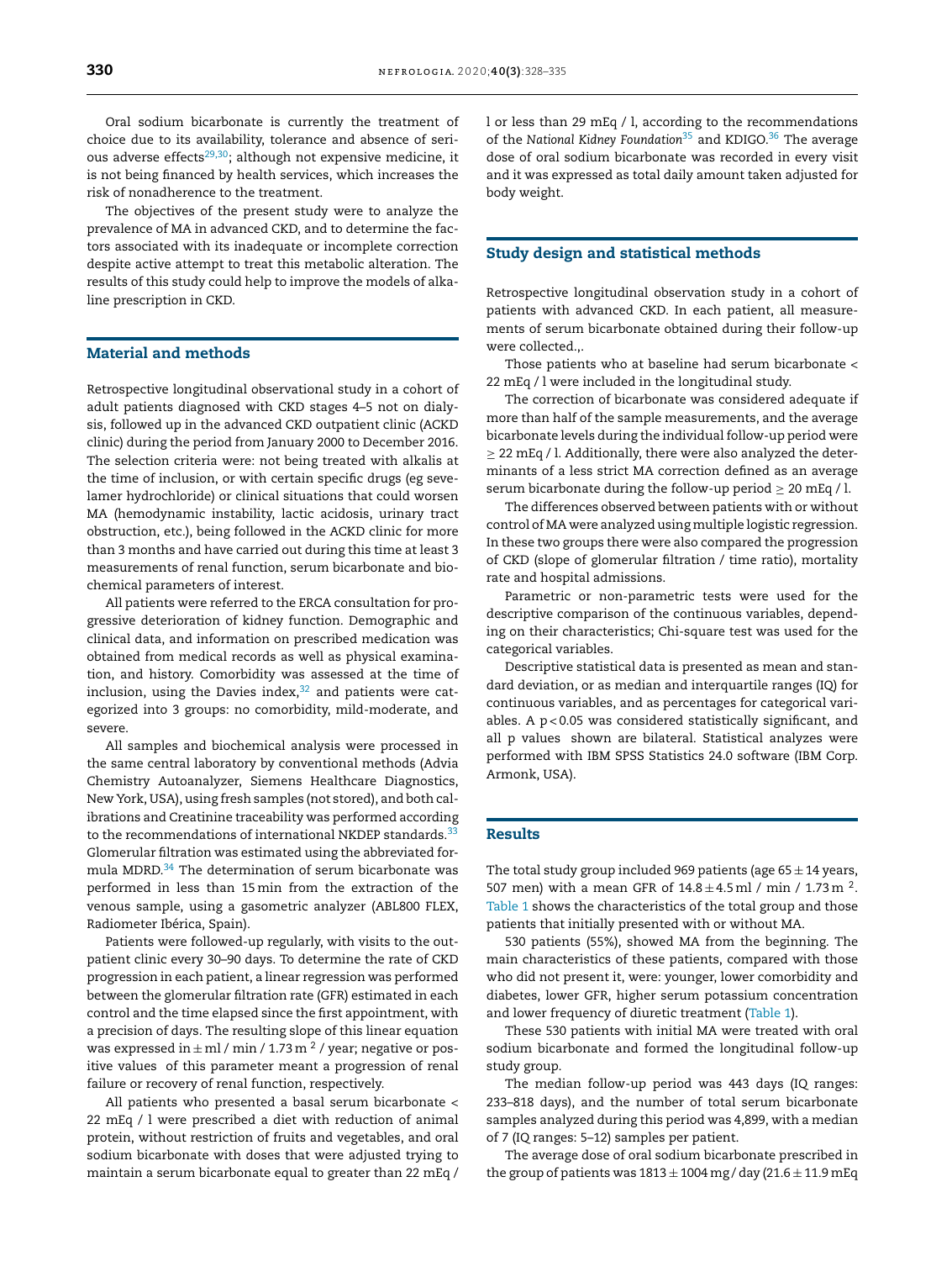<span id="page-3-0"></span>

| Table 1 - Baseline characteristics of the total study group and of those with or without initial metabolic acidosis. |                       |                                              |                                           |          |  |
|----------------------------------------------------------------------------------------------------------------------|-----------------------|----------------------------------------------|-------------------------------------------|----------|--|
|                                                                                                                      | Total group $N = 969$ | Without initial<br>$accidosN = 439$<br>(45%) | With initial<br>$accidosN = 530$<br>(55%) | $p^*$    |  |
| Age, years $(\pm SD)$                                                                                                | 65 (14)               | 67(13)                                       | 64 (14)                                   | 0.006    |  |
| Gender, man / woman                                                                                                  | 507/462               | 230/209                                      | 277/253                                   | 0.968    |  |
| Comorbidity index (0, 1, 2)                                                                                          | 378/492/99            | 147/229/63                                   | 231/263/36                                | < 0.0001 |  |
| Diabetes,%                                                                                                           | 37                    | 43                                           | 32                                        | < 0.0001 |  |
| Body mass index, $kg/m2$                                                                                             | 29.6(5.9)             | 29.8(5.7)                                    | 29.4(6.1)                                 | 0.263    |  |
| Systolic blood pressure, mm Hg                                                                                       | 158 (27)              | 158 (26)                                     | 158 (28)                                  | 0.701    |  |
| Diastolic blood pressure, mm Hg                                                                                      | 87 (14)               | 86 (14)                                      | 88 (14)                                   | 0.130    |  |
| Serum bicarbonate, mEq / l                                                                                           | 21.6(3.7)             | 24.8(2.2)                                    | 18.9(2.2)                                 | < 0.0001 |  |
| Glomerular filtration rate, ml / min / 1.73 $m2$                                                                     | 14.8(4.5)             | 15.9(4.6)                                    | 13.9(4.2)                                 | < 0.0001 |  |
| Serum sodium, mEq / l                                                                                                | 141(3)                | 141(3.2)                                     | 140(3.2)                                  | 0.297    |  |
| Serum potassium, mEq / l                                                                                             | 5.1(0.7)              | 4.9(0.6)                                     | 5.2(0.8)                                  | < 0.0001 |  |
| Serum chlorine, mEq / l                                                                                              | 106(8)                | 104(8)                                       | 108(6)                                    | < 0.0001 |  |
| Anion Gap, mEq / l                                                                                                   | 18(4)                 | 16(3)                                        | 19(4)                                     | < 0.0001 |  |
| Hemoglobin, g / dl                                                                                                   | 11.5(5.4)             | 11.9(5.4)                                    | 11.3(5.5)                                 | 0.083    |  |
| Proteinuria, g / g creatinine                                                                                        | 2.09(2.39)            | 2.14(2.62)                                   | 2.06(2.19)                                | 0.637    |  |
| Calcium salts,%                                                                                                      | 59                    | 51                                           | 66                                        | < 0.0001 |  |
| Diuretics,%                                                                                                          | 65                    | 72                                           | 59                                        | < 0.0001 |  |
| ACEI / ARA,%                                                                                                         | 76                    | 75                                           | 77                                        | 0.510    |  |
| Beta blockers,%                                                                                                      | 25                    | 29                                           | 23                                        | 0.038    |  |
| Calcium antagonists,%                                                                                                | 48                    | 49                                           | 48                                        | 0.710    |  |
| Proton-pump inhibitor, %                                                                                             | 40                    | 43                                           | 37                                        | 0.047    |  |

ARA: angiotensin receptor antagonists; ACEI: angiotensin-converting enzyme inhibitors.

<sup>∗</sup> Statistical significance; differences between subgroup with or without initial acidosis.

/ day), or  $24.8 \pm 14.7$  mg / kg body weight / day (0.29  $\pm$  0.17 mEq / kg / day).

In only 133 patients (25%) was the objective of adequate correction of MA achieved. The main characteristics of these patients, compared with those of the rest of the study group, are shown in the [Table](#page-4-0) 2.

The patients in whom MA was corrected were older, had better residual renal function, but paradoxically the prescribed doses of oral sodium bicarbonate were lower ([Table](#page-4-0) 2 ). Also patients with better MA control were treated more frequently with proton pump inhibitors. No other significant differences were observed.

Multivariate logistic regression analysis, without including oral sodium bicarbonate doses as independent variable due to their negative relationship with the dependent variable, showed that the best determinants of adequate correction of MA were: age, baseline GFR, and treatment with Proton-pump inhibitor ([Table](#page-4-0) 3).

If the oral sodium bicarbonate dose is introduced as a dependent variable, this turned out to be one of the main determinants, although negative, of a satisfactory correction of MA, to the detriment of treatment with proton pump inhibitors ([Table](#page-4-0) 4).

Throughout the follow-up period, the correction of MA ( mean plasma bicarbonate concentration  $\geq$  20 mEq/l) was achieved in 385 patients (73%). Multivariate logistic regression revealed that the main determinants of this outcome were initial serum bicarbonate (OR: 1.315; 95% CI: 1.200-1.442; p < 0.0001) and treatment with proton pump inhibitors (OR: 1683; CI. 95%: 1,091−2,595; p = 0.019), and neither age nor initial kidney function were determinans in the best prediction equation.

The correction MA was associated with slower CKD progression ([Table](#page-5-0) 5); there were significant differences in the progression (slope of the glomerular filtration / time) according to the degrees of correction of MA [\(Fig.](#page-5-0) 1)

By contrast, no significant differences were observed in the hospital admission rate or in the mortality ([Table](#page-5-0) 5).

#### **Discussion**

The results of this study show that MA has a high prevalence in advanced CKD (55%), and that an appropriate correction with oral sodium bicarbonate is not easily achieved. Adequate control of MA was accomplished in only 25% of the treated patients; a control of MA was defined by a serum bicarbonate greater than or equal to 22 mEq / l. However, mean serum bicarbonate levels higher than 20 mEq / l were achieved in more than 70% of the treated patients.

Numerous studies have shown the adverse effects in relation with CKD-associated MA. $6-21$  The correction of MA has been estimated as adequate, by consensus, if serum bicarbonate concentrations reach and are maintained equal or above 22 mEq /  $1^{35,36}$  $1^{35,36}$  $1^{35,36}$  although overcorrection has been associated with cardiovascular risks.<sup>[13](#page-6-0)</sup>

The oral sodium bicarbonate is currently the treatment of choice for MA of CKD patients.<sup>[29,30](#page-7-0)</sup> Although inexpensive and safe, the results of the present study show that the real efficacy of this treatment was below the expectations. Based on some results of this study, some reasons for this poor response could be contemplated, such as: a lack of adherence to treatment and / or a poor pharmacological availability of sodium bicarbonate for oral administration.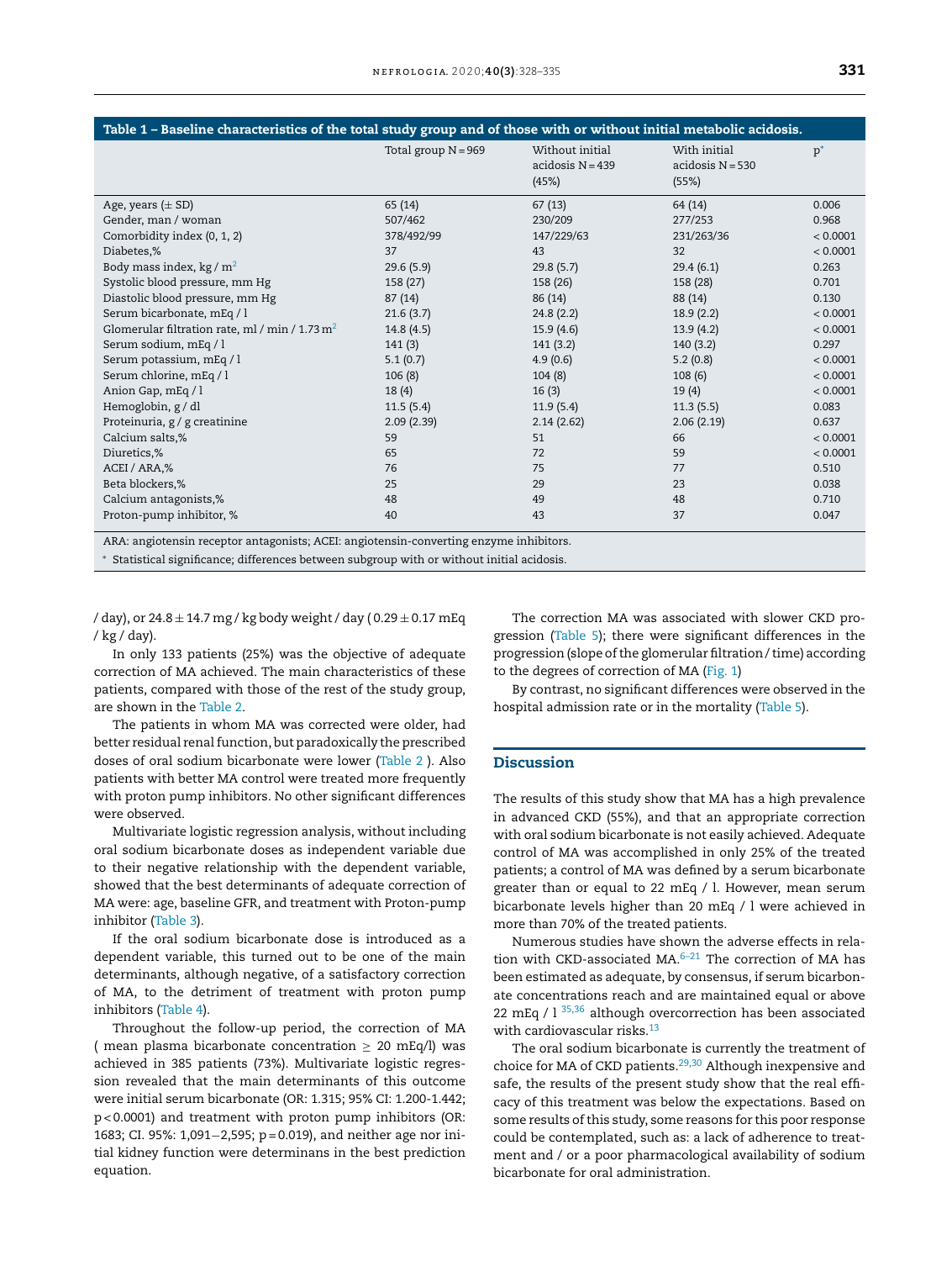<span id="page-4-0"></span>

| Table 2 - Characteristics of patients with metabolic acidosis treated and with adequate or inadequate response. |                                         |                                           |          |  |
|-----------------------------------------------------------------------------------------------------------------|-----------------------------------------|-------------------------------------------|----------|--|
|                                                                                                                 | Adequate<br>response $N = 133$<br>(25%) | Inadequate<br>response $N = 397$<br>(75%) | $p^*$    |  |
| Age, years                                                                                                      | 69 (13)                                 | 63 (15)                                   | < 0.0001 |  |
| Gender, man / woman                                                                                             | 64/69                                   | 213/184                                   | 0.269    |  |
| Comorbidity, (0, 1, 2)                                                                                          | 45/78/10                                | 186/185/26                                | 0.031    |  |
| Diabetes,%                                                                                                      | 34                                      | 31                                        | 0.541    |  |
| Body mass index, $kg/m2$                                                                                        | 29.5(6.3)                               | 29.4(6.0)                                 | 0.857    |  |
| Systolic blood pressure, mm Hg                                                                                  | 157 (30)                                | 159 (27)                                  | 0.447    |  |
| Diastolic blood pressure, mm Hg                                                                                 | 86 (15)                                 | 88 (14)                                   | 0.136    |  |
| Initial serum bicarbonate, mEq / l                                                                              | 19.4(1.9)                               | 18.8(2.3)                                 | 0.006    |  |
| Average bicarbonate, mEq / l                                                                                    | 23.4(1.2)                               | 20.2(1.4)                                 | < 0.0001 |  |
| Initial glomerular filtration rate, ml / min / 1.73 $m2$                                                        | 14.9(3.9)                               | 13.6(4.3)                                 | 0.002    |  |
| Initial serum sodium, mEq / l                                                                                   | 140(3)                                  | 140(3)                                    | 0.857    |  |
| Initial serum potassium, mEq / l                                                                                | 5.1(0.6)                                | 5.2(0.7)                                  | 0.129    |  |
| Time-average serum potassium, mEq / l                                                                           | 5.1(0.5)                                | 5.3(0.5)                                  | < 0.0001 |  |
| Initial serum chlorine, mEq / l                                                                                 | 107(10)                                 | 108(4)                                    | 0.022    |  |
| Initial anion gap, mEq / l                                                                                      | 18(4)                                   | 19(4)                                     | 0.558    |  |
| Hemoglobin, g / dl                                                                                              | 11.1(1.6)                               | 11.4(6.2)                                 | 0.630    |  |
| Proteinuria, g / g creatinine                                                                                   | 1.756 (2.171)                           | 2169 (2.187)                              | 0.059    |  |
| Average dose of oral sodium bicarbonate, mg / day                                                               | 1296 (776)                              | 1987 (1013)                               | < 0.0001 |  |
| Average dose of weight-adjusted oral sodium bicarbonate, mg / kg / day                                          | 18 (12)                                 | 27(15)                                    | < 0.0001 |  |
| Treatment with calcium salts,%                                                                                  | 65                                      | 67                                        | 0.699    |  |
| Diuretics,%                                                                                                     | 62                                      | 58                                        | 0.514    |  |
| ACEI / ARA,%                                                                                                    | 74                                      | 78                                        | 0.420    |  |
| Beta blockers,%                                                                                                 | 25                                      | 22                                        | 0.490    |  |
| Calcium antagonists,%                                                                                           | 44                                      | 48                                        | 0.395    |  |
| Proton-pump inhibitor, %                                                                                        | 49                                      | 33                                        | 0.001    |  |

ARA: angiotensin receptor antagonists; ACEI: angiotensin-converting enzyme inhibitors.

<sup>∗</sup> Statistical significance of the comparison between the 2 subgroups.

| Table 3 - Logistic regression on the determinants of adequate correction of metabolic acidosis.                                                                                                                                                                                                                          |                        |       |                        |          |  |
|--------------------------------------------------------------------------------------------------------------------------------------------------------------------------------------------------------------------------------------------------------------------------------------------------------------------------|------------------------|-------|------------------------|----------|--|
|                                                                                                                                                                                                                                                                                                                          | Univariate             |       | Multivariable          |          |  |
|                                                                                                                                                                                                                                                                                                                          | Odds ratio (95% CI OR) | p     | Odds ratio (95% CI OR) | p        |  |
| Age, years                                                                                                                                                                                                                                                                                                               | $1.028(1.011 - 1.045)$ | 0.001 | $1.030(1.013 - 1.046)$ | < 0.0001 |  |
| Gender, male $=1$                                                                                                                                                                                                                                                                                                        | $0.744(0.483 - 1.144)$ | 0.178 |                        |          |  |
| Basal glomerular filtration rate, ml / min / 1.73 $m2$                                                                                                                                                                                                                                                                   | $1.076(1.025 - 1.130)$ | 0.003 | $1.072(1.023 - 1.124)$ | 0.004    |  |
| Comorbidity index, 0, 1, 2                                                                                                                                                                                                                                                                                               | 1.110 (0.729-1.693)    | 0.626 |                        |          |  |
| Diabetes mellitus, 0, 1                                                                                                                                                                                                                                                                                                  | $0.858(0.503 - 1.462)$ | 0.573 |                        |          |  |
| Body mass index, $kg/m2$                                                                                                                                                                                                                                                                                                 | $0.995(0.959 - 1.034)$ | 0.810 |                        |          |  |
| Initial serum bicarbonate, mEq / l                                                                                                                                                                                                                                                                                       | $1.108(0.998 - 1.231)$ | 0.055 |                        |          |  |
| Diuretic, 0, 1                                                                                                                                                                                                                                                                                                           | $1.050(0.674 - 1.635)$ | 0.830 |                        |          |  |
| ACEI / ARA, 0, 1                                                                                                                                                                                                                                                                                                         | $0.848(0.511 - 1.406)$ | 0.523 |                        |          |  |
| Beta Blocker, 0, 1                                                                                                                                                                                                                                                                                                       | $1.089(0.653 - 1.813)$ | 0.745 |                        |          |  |
| Calcium antagonist, 0, 1                                                                                                                                                                                                                                                                                                 | $0.819(0.540 - 1.241)$ | 0.346 |                        |          |  |
| Proton pump inhibitor, 0, 1                                                                                                                                                                                                                                                                                              | $1.626(1.049 - 2.523)$ | 0.030 | $1.607(1.061 - 2.435)$ | < 0.0001 |  |
| $\overline{AB}$ $\overline{BC}$ , and the set of the set of the set of $\overline{BC}$ , and $\overline{BC}$ , and $\overline{BC}$ , and $\overline{BC}$ , and $\overline{BC}$ , and $\overline{BC}$ , and $\overline{BC}$ , and $\overline{BC}$ , and $\overline{BC}$ , and $\overline{BC}$ , and $\overline{BC}$ , and |                        |       |                        |          |  |

ARA: angiotensin receptor antagonists; ACEI: angiotensin-converting enzyme inhibitors.

#### Table 4 – Logistic regression; determinants of a satisfactory correction of metabolic acidosis by entering the prescribed dose of oral sodium bicarbonate as a dependent variable.

|                                                                                                              | Odds ratio (95% CI OR) | р        |  |  |
|--------------------------------------------------------------------------------------------------------------|------------------------|----------|--|--|
| Age, years                                                                                                   | $1.027(1.011 - 1.044)$ | 0.001    |  |  |
| Baseline glomerular filtration rate, ml / min / 1.73 $m2$                                                    | $1.058(1.008 - 1.111)$ | 0.022    |  |  |
| Oral dose of sodium bicarbonate, g / day                                                                     | $0.455(0.351 - 0.590)$ | < 0.0001 |  |  |
| Out of the best predictive equation: proton pump inhibitors (OR: 1,461, 95 % CI: 0.944–2.261; $p = 0.089$ ). |                        |          |  |  |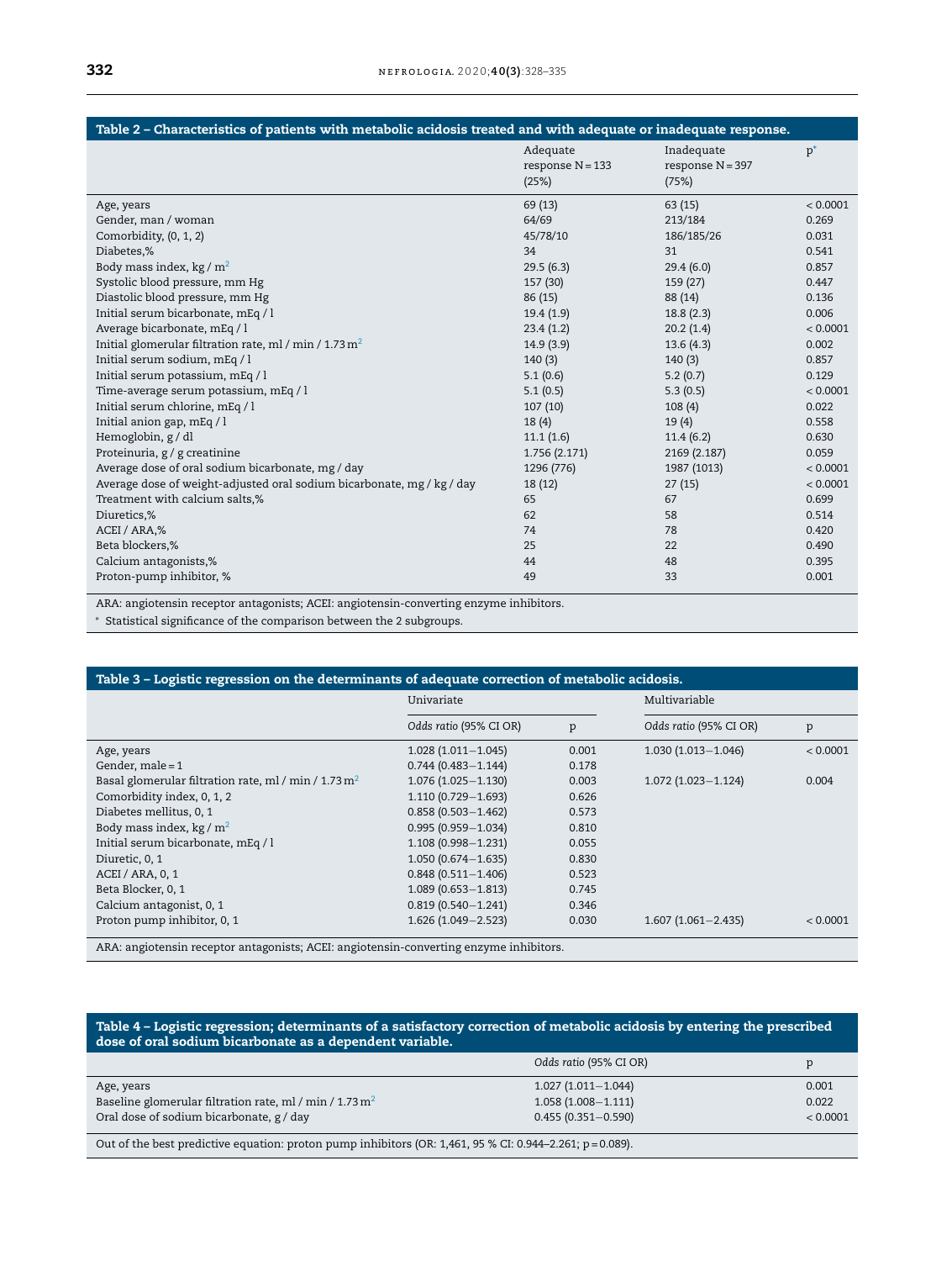<span id="page-5-0"></span>

| Table 5 - Outcome variables according to the degree of correction of metabolic acidosis.                                                                                                    |                                   |                              |          |                        |                          |          |
|---------------------------------------------------------------------------------------------------------------------------------------------------------------------------------------------|-----------------------------------|------------------------------|----------|------------------------|--------------------------|----------|
|                                                                                                                                                                                             | Proper<br>correction <sup>a</sup> | Without proper<br>correction | p        | Partial<br>correctionb | No partial<br>correction | p        |
| No. of patients,<br>$(\%)$                                                                                                                                                                  | 133(25)                           | 397 (75)                     |          | 385 (73)               | 145(27)                  |          |
| Slope Glomerular<br>filtration, rate<br>ml/min / 1.73 m $^2$<br>/ year                                                                                                                      | $-1.676 \pm 3.711$                | $-4.352 \pm 4.563$           | < 0.0001 | $-3.077 \pm 4.142$     | $-5.282 \pm 5.052$       | < 0.0001 |
| Hospital<br>admissions; days<br>/ year                                                                                                                                                      | $3.01 \pm 5.43$                   | $2.98 \pm 6.61$              | 0.957    | $2.77 \pm 5.56$        | $3.56 \pm 8.01$          | 0.198    |
| Annual mortality<br>rate,<br>patient-years                                                                                                                                                  | 13.6                              | 12.6                         | 0.250    | 12.4                   | 15.6                     | 0.312    |
| <sup>a</sup> Average serum bicarbonate $\geq$ 22 mEq / l.<br>$\mathbf{L}$ , and $\mathbf{L}$ , and $\mathbf{L}$ , and $\mathbf{L}$ , and $\mathbf{L}$ , and $\mathbf{L}$ , and $\mathbf{L}$ |                                   |                              |          |                        |                          |          |

 $<sup>b</sup>$  Average serum bicarbonate  $\geq 20$  mEq / l.</sup>





The negative relationship between the prescribed dose and the probability of adequate control of AM may suggest a non-compliance with the prescribed treatment. Oral sodium bicarbonate is generally well tolerated, although adverse gastrointestinal effects are not uncommon: bloating, meteorism, or complaints of bad taste of the medication when taken as diluted powder. $29$  In addition, this medication is not covered by the different regional health administration in the country, which hinders its correct compliance by a population not used to the disbursement, even of a small amount, of pharmacological treatments.

The mean dose of sodium bicarbonate was approximately 1800mg per day (0.3 mEq / kg of body weight). Prescribing higher doses of oral sodium bicarbonate did not improve the results.

In an experimental study on the efficacy of oral sodium bicarbonate, in a small group of patients with CKD and mild

acidosis, it was shown that the increase in serum bicarbonate after 2 weeks of treatment correlated with the total amount of oral sodium bicarbonate prescribed. $23$  In our patients the absence of a positive correlation between the dose of oral sodium bicarbonate prescribed and the correction AM reinforces the hypothesis of a possible lack of adherence as a cause of the observed therapeutic failure. Another alternative and / or complementary explanation could be a poor pharmacological availability of oral sodium bicarbonate. In the present study there was an association between the use of proton pump inhibitors and a better correction of MA suggesting an improved better pharmacological availability of oral sodium bicarbonate.

When a patient ingest oral sodium bicarbonate, there is a rapid chemical reaction with hydrochloric acid in the stomach, which results in the production of  $H_2O$ , CO<sub>2</sub> and ClNa.<sup>[37](#page-7-0)</sup> Excess non-neutralized bicarbonate in the stomach passes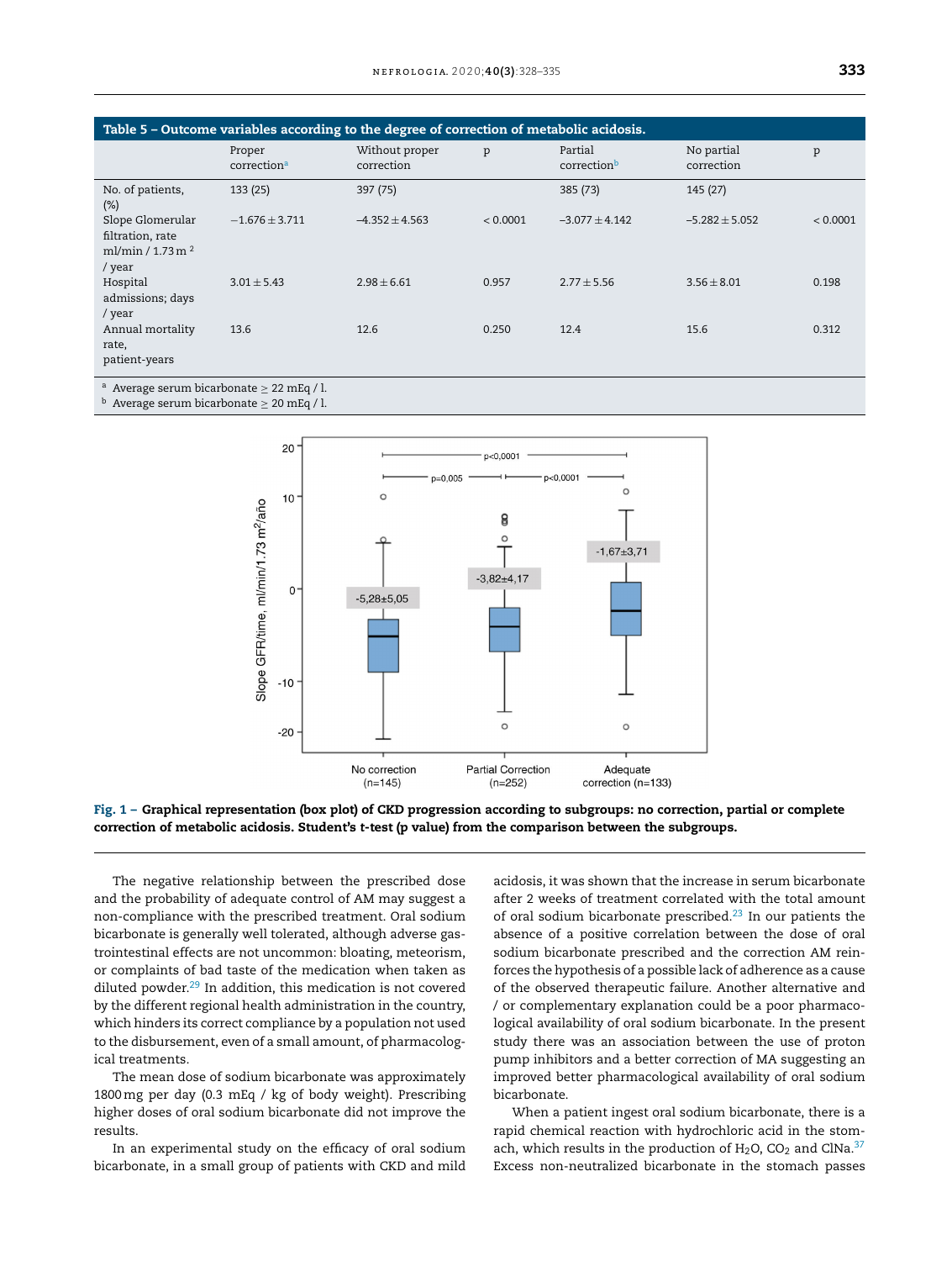<span id="page-6-0"></span>into the small intestine where it is absorbed. The increase in gastric pH stimulates parietal cells to secrete more ClH into the gastric lumen. This forced secretion of ClH leads to the formation and passage of bicarbonate to the perigastric capillaries and the systemic circulation. This abrupt increase in bicarbonate production may exceed the maximum tubular reabsorption capacity and it is eliminated in the urine.<sup>[37](#page-7-0)</sup> Thus, the administration proton pump inhibitors to block stomach H <sup>+</sup> production may reduce the impact of these reactions, facilitating the absorption of bicarbonate in the small intestine and preventing a loss of urinary bicarbonate. Inhibition of gastric acidity could also improve tolerance and treatment compliance by reducing gastric gas (CO  $_2$  ) formation a main cause of adverse gastrointestinal effects of this medication.<sup>[29](#page-7-0)</sup>

Nevertheless, we do not believe that proton pump inhibitors should be indicated as specific adjuvants in the treatment of MA. Instead, we believe that galenic forms of sodium bicarbonate that could prevent the reaction with gastric acid, with slower and more sustained release throughout the gastrointestinal tract, would improve the tolerance and availability of the prescribed doses.

Another alternative to sodium bicarbonate could be citrate salts<sup>[26,38,39](#page-7-0)</sup> which although probably better tolerated, have the problem of increasing intestinal absorption of aluminum.[40](#page-7-0) Clinal studies are evaluating a chlorine and hydrogenation in the gastric lumen (insoluble polymer TRC101), $41$  with effects that mimics the metabolic consequences of vomiting (negative balance of chlorine and hydrogen), which causes significant increases in serum bicarbonate levels in patients with CKD, with the advantage of not providing any cation.

As in numerous previous studies, $24-28$  adequate, and even incomplete, correction of MA in our patients was associated with slower progression of CKD, although due to the study design it cannot be establish the causality of this association. A significantly lower mean serum potassium concentration was also observed in patients with adequately corrected MD as compared to the rest of patients. Although the pathogenic relationship between hyperkalemia and MA in CKD may be reciprocal, $42$  the results of this study would indicate the benefit of adequate correction of MA on the control of serum potassium in CKD.

This study has limitations. Due to the retrospective design, firm causal relationships cannot be established, and since it was performed in a single center, with some specific treatment criteria, the results may not be generalized.

The adherence was not analyzed rigorously by monitoring medication consumption or request for prescriptions, therefore the lack of adherence should be considered as assumption based on the indirect findings of the study and the daily information provided by the patients. The differences in the efficacy of oral sodium bicarbonate according to the pharmacological forms used (powder for solution, tablets or capsules) were not analyzed.

In conclusion, MA is a very frequent alteration in advanced CKD, that is difficult to correct with current treatments. Due to the important benefits of an adequate correction of MA, new forms of treatment should be investigated, including dietary recommendations, that allow for greater efficacy and adherence.

### Conflict of interests

The authors declare no conflict of interest.

#### **REFERENCES**

- 1. [Goraya](http://refhub.elsevier.com/S2013-2514(20)30070-5/sbref0005) [N,](http://refhub.elsevier.com/S2013-2514(20)30070-5/sbref0005) [Simoni](http://refhub.elsevier.com/S2013-2514(20)30070-5/sbref0005) [J,](http://refhub.elsevier.com/S2013-2514(20)30070-5/sbref0005) [Sager](http://refhub.elsevier.com/S2013-2514(20)30070-5/sbref0005) [LN,](http://refhub.elsevier.com/S2013-2514(20)30070-5/sbref0005) [Pruszynski](http://refhub.elsevier.com/S2013-2514(20)30070-5/sbref0005) [J,](http://refhub.elsevier.com/S2013-2514(20)30070-5/sbref0005) [Wesson](http://refhub.elsevier.com/S2013-2514(20)30070-5/sbref0005) [DE.](http://refhub.elsevier.com/S2013-2514(20)30070-5/sbref0005) [Acid](http://refhub.elsevier.com/S2013-2514(20)30070-5/sbref0005) [retention](http://refhub.elsevier.com/S2013-2514(20)30070-5/sbref0005) [in](http://refhub.elsevier.com/S2013-2514(20)30070-5/sbref0005) [chronic](http://refhub.elsevier.com/S2013-2514(20)30070-5/sbref0005) [kidney](http://refhub.elsevier.com/S2013-2514(20)30070-5/sbref0005) [disease](http://refhub.elsevier.com/S2013-2514(20)30070-5/sbref0005) [is](http://refhub.elsevier.com/S2013-2514(20)30070-5/sbref0005) [inversely](http://refhub.elsevier.com/S2013-2514(20)30070-5/sbref0005) [related](http://refhub.elsevier.com/S2013-2514(20)30070-5/sbref0005) [to](http://refhub.elsevier.com/S2013-2514(20)30070-5/sbref0005) [GFR.](http://refhub.elsevier.com/S2013-2514(20)30070-5/sbref0005) [J](http://refhub.elsevier.com/S2013-2514(20)30070-5/sbref0005) [Physiol](http://refhub.elsevier.com/S2013-2514(20)30070-5/sbref0005) [Renal](http://refhub.elsevier.com/S2013-2514(20)30070-5/sbref0005) [Physiol.](http://refhub.elsevier.com/S2013-2514(20)30070-5/sbref0005) [2018;314:F985](http://refhub.elsevier.com/S2013-2514(20)30070-5/sbref0005)–[91.](http://refhub.elsevier.com/S2013-2514(20)30070-5/sbref0005)
- 2. [Kraut](http://refhub.elsevier.com/S2013-2514(20)30070-5/sbref0010) [JA,](http://refhub.elsevier.com/S2013-2514(20)30070-5/sbref0010) [Madias](http://refhub.elsevier.com/S2013-2514(20)30070-5/sbref0010) [NE.](http://refhub.elsevier.com/S2013-2514(20)30070-5/sbref0010) [Metabolic](http://refhub.elsevier.com/S2013-2514(20)30070-5/sbref0010) [acidosis](http://refhub.elsevier.com/S2013-2514(20)30070-5/sbref0010) [of](http://refhub.elsevier.com/S2013-2514(20)30070-5/sbref0010) [CKD:](http://refhub.elsevier.com/S2013-2514(20)30070-5/sbref0010) [an](http://refhub.elsevier.com/S2013-2514(20)30070-5/sbref0010) [update.](http://refhub.elsevier.com/S2013-2514(20)30070-5/sbref0010) [Am](http://refhub.elsevier.com/S2013-2514(20)30070-5/sbref0010) [J](http://refhub.elsevier.com/S2013-2514(20)30070-5/sbref0010) [Kidney](http://refhub.elsevier.com/S2013-2514(20)30070-5/sbref0010) [Dis.](http://refhub.elsevier.com/S2013-2514(20)30070-5/sbref0010) [2016;67:307](http://refhub.elsevier.com/S2013-2514(20)30070-5/sbref0010)–[17.](http://refhub.elsevier.com/S2013-2514(20)30070-5/sbref0010)
- 3. [Moranne](http://refhub.elsevier.com/S2013-2514(20)30070-5/sbref0015) [O,](http://refhub.elsevier.com/S2013-2514(20)30070-5/sbref0015) [Froissart](http://refhub.elsevier.com/S2013-2514(20)30070-5/sbref0015) [M,](http://refhub.elsevier.com/S2013-2514(20)30070-5/sbref0015) [Rossert](http://refhub.elsevier.com/S2013-2514(20)30070-5/sbref0015) [J,](http://refhub.elsevier.com/S2013-2514(20)30070-5/sbref0015) [Gauci](http://refhub.elsevier.com/S2013-2514(20)30070-5/sbref0015) [C,](http://refhub.elsevier.com/S2013-2514(20)30070-5/sbref0015) [Boffa](http://refhub.elsevier.com/S2013-2514(20)30070-5/sbref0015) [JJ,](http://refhub.elsevier.com/S2013-2514(20)30070-5/sbref0015) [Haymann](http://refhub.elsevier.com/S2013-2514(20)30070-5/sbref0015) [JP,](http://refhub.elsevier.com/S2013-2514(20)30070-5/sbref0015) [et](http://refhub.elsevier.com/S2013-2514(20)30070-5/sbref0015) [al.](http://refhub.elsevier.com/S2013-2514(20)30070-5/sbref0015) [NephroTest](http://refhub.elsevier.com/S2013-2514(20)30070-5/sbref0015) [Study](http://refhub.elsevier.com/S2013-2514(20)30070-5/sbref0015) [Group.](http://refhub.elsevier.com/S2013-2514(20)30070-5/sbref0015) [Timing](http://refhub.elsevier.com/S2013-2514(20)30070-5/sbref0015) [of](http://refhub.elsevier.com/S2013-2514(20)30070-5/sbref0015) [onset](http://refhub.elsevier.com/S2013-2514(20)30070-5/sbref0015) [of](http://refhub.elsevier.com/S2013-2514(20)30070-5/sbref0015) [CKD-related](http://refhub.elsevier.com/S2013-2514(20)30070-5/sbref0015) [metabolic](http://refhub.elsevier.com/S2013-2514(20)30070-5/sbref0015) [complications.](http://refhub.elsevier.com/S2013-2514(20)30070-5/sbref0015) [J](http://refhub.elsevier.com/S2013-2514(20)30070-5/sbref0015) [Am](http://refhub.elsevier.com/S2013-2514(20)30070-5/sbref0015) [Soc](http://refhub.elsevier.com/S2013-2514(20)30070-5/sbref0015) [Nephrol.](http://refhub.elsevier.com/S2013-2514(20)30070-5/sbref0015) [2009;20:164](http://refhub.elsevier.com/S2013-2514(20)30070-5/sbref0015)–[71.](http://refhub.elsevier.com/S2013-2514(20)30070-5/sbref0015)
- 4. [Raphael](http://refhub.elsevier.com/S2013-2514(20)30070-5/sbref0020) [KL.](http://refhub.elsevier.com/S2013-2514(20)30070-5/sbref0020) [Metabolic](http://refhub.elsevier.com/S2013-2514(20)30070-5/sbref0020) [acidosis](http://refhub.elsevier.com/S2013-2514(20)30070-5/sbref0020) [and](http://refhub.elsevier.com/S2013-2514(20)30070-5/sbref0020) [subclinical](http://refhub.elsevier.com/S2013-2514(20)30070-5/sbref0020) [metabolic](http://refhub.elsevier.com/S2013-2514(20)30070-5/sbref0020) [acidosis](http://refhub.elsevier.com/S2013-2514(20)30070-5/sbref0020) [in](http://refhub.elsevier.com/S2013-2514(20)30070-5/sbref0020) [CKD.](http://refhub.elsevier.com/S2013-2514(20)30070-5/sbref0020) [J](http://refhub.elsevier.com/S2013-2514(20)30070-5/sbref0020) [Am](http://refhub.elsevier.com/S2013-2514(20)30070-5/sbref0020) [Soc](http://refhub.elsevier.com/S2013-2514(20)30070-5/sbref0020) [Nephrol.](http://refhub.elsevier.com/S2013-2514(20)30070-5/sbref0020) [2018;29:376–82.](http://refhub.elsevier.com/S2013-2514(20)30070-5/sbref0020)
- 5. [Goraya](http://refhub.elsevier.com/S2013-2514(20)30070-5/sbref0025) [N,](http://refhub.elsevier.com/S2013-2514(20)30070-5/sbref0025) [Simoni](http://refhub.elsevier.com/S2013-2514(20)30070-5/sbref0025) [J,](http://refhub.elsevier.com/S2013-2514(20)30070-5/sbref0025) [Sager](http://refhub.elsevier.com/S2013-2514(20)30070-5/sbref0025) [LN,](http://refhub.elsevier.com/S2013-2514(20)30070-5/sbref0025) [Madias](http://refhub.elsevier.com/S2013-2514(20)30070-5/sbref0025) [NE,](http://refhub.elsevier.com/S2013-2514(20)30070-5/sbref0025) [Wesson](http://refhub.elsevier.com/S2013-2514(20)30070-5/sbref0025) [DE.](http://refhub.elsevier.com/S2013-2514(20)30070-5/sbref0025) [Urine](http://refhub.elsevier.com/S2013-2514(20)30070-5/sbref0025) [citrate](http://refhub.elsevier.com/S2013-2514(20)30070-5/sbref0025) [excretion](http://refhub.elsevier.com/S2013-2514(20)30070-5/sbref0025) [as](http://refhub.elsevier.com/S2013-2514(20)30070-5/sbref0025) [a](http://refhub.elsevier.com/S2013-2514(20)30070-5/sbref0025) [marker](http://refhub.elsevier.com/S2013-2514(20)30070-5/sbref0025) [of](http://refhub.elsevier.com/S2013-2514(20)30070-5/sbref0025) [acid](http://refhub.elsevier.com/S2013-2514(20)30070-5/sbref0025) [retention](http://refhub.elsevier.com/S2013-2514(20)30070-5/sbref0025) [in](http://refhub.elsevier.com/S2013-2514(20)30070-5/sbref0025) [patients](http://refhub.elsevier.com/S2013-2514(20)30070-5/sbref0025) [with](http://refhub.elsevier.com/S2013-2514(20)30070-5/sbref0025) [chronic](http://refhub.elsevier.com/S2013-2514(20)30070-5/sbref0025) [kidney](http://refhub.elsevier.com/S2013-2514(20)30070-5/sbref0025) [disease](http://refhub.elsevier.com/S2013-2514(20)30070-5/sbref0025) [without](http://refhub.elsevier.com/S2013-2514(20)30070-5/sbref0025) [overt](http://refhub.elsevier.com/S2013-2514(20)30070-5/sbref0025) [metabolic](http://refhub.elsevier.com/S2013-2514(20)30070-5/sbref0025) [acidosis.](http://refhub.elsevier.com/S2013-2514(20)30070-5/sbref0025) [Kidney](http://refhub.elsevier.com/S2013-2514(20)30070-5/sbref0025) [Int.](http://refhub.elsevier.com/S2013-2514(20)30070-5/sbref0025) [2019;95:1190–6.](http://refhub.elsevier.com/S2013-2514(20)30070-5/sbref0025)
- 6. [Kraut](http://refhub.elsevier.com/S2013-2514(20)30070-5/sbref0030) [JA.](http://refhub.elsevier.com/S2013-2514(20)30070-5/sbref0030) [Disturbances](http://refhub.elsevier.com/S2013-2514(20)30070-5/sbref0030) [of](http://refhub.elsevier.com/S2013-2514(20)30070-5/sbref0030) [acid-base](http://refhub.elsevier.com/S2013-2514(20)30070-5/sbref0030) [balance](http://refhub.elsevier.com/S2013-2514(20)30070-5/sbref0030) [and](http://refhub.elsevier.com/S2013-2514(20)30070-5/sbref0030) [bone](http://refhub.elsevier.com/S2013-2514(20)30070-5/sbref0030) [disease](http://refhub.elsevier.com/S2013-2514(20)30070-5/sbref0030) [in](http://refhub.elsevier.com/S2013-2514(20)30070-5/sbref0030) [end-stage](http://refhub.elsevier.com/S2013-2514(20)30070-5/sbref0030) [renal](http://refhub.elsevier.com/S2013-2514(20)30070-5/sbref0030) [disease.](http://refhub.elsevier.com/S2013-2514(20)30070-5/sbref0030) [Sem](http://refhub.elsevier.com/S2013-2514(20)30070-5/sbref0030) [Dial.](http://refhub.elsevier.com/S2013-2514(20)30070-5/sbref0030) [2000;13:261–5.](http://refhub.elsevier.com/S2013-2514(20)30070-5/sbref0030)
- 7. [Khairallah](http://refhub.elsevier.com/S2013-2514(20)30070-5/sbref0035) [P,](http://refhub.elsevier.com/S2013-2514(20)30070-5/sbref0035) [Isakova](http://refhub.elsevier.com/S2013-2514(20)30070-5/sbref0035) [T,](http://refhub.elsevier.com/S2013-2514(20)30070-5/sbref0035) [Asplin](http://refhub.elsevier.com/S2013-2514(20)30070-5/sbref0035) [J,](http://refhub.elsevier.com/S2013-2514(20)30070-5/sbref0035) [Hamm](http://refhub.elsevier.com/S2013-2514(20)30070-5/sbref0035) [L,](http://refhub.elsevier.com/S2013-2514(20)30070-5/sbref0035) [Dobre](http://refhub.elsevier.com/S2013-2514(20)30070-5/sbref0035) [M,](http://refhub.elsevier.com/S2013-2514(20)30070-5/sbref0035) [Rahman](http://refhub.elsevier.com/S2013-2514(20)30070-5/sbref0035) [M,](http://refhub.elsevier.com/S2013-2514(20)30070-5/sbref0035) [et](http://refhub.elsevier.com/S2013-2514(20)30070-5/sbref0035) [al.](http://refhub.elsevier.com/S2013-2514(20)30070-5/sbref0035) [Chronic](http://refhub.elsevier.com/S2013-2514(20)30070-5/sbref0035) [Renal](http://refhub.elsevier.com/S2013-2514(20)30070-5/sbref0035) [Insufficiency](http://refhub.elsevier.com/S2013-2514(20)30070-5/sbref0035) [Cohort](http://refhub.elsevier.com/S2013-2514(20)30070-5/sbref0035) [\(CRIC\)](http://refhub.elsevier.com/S2013-2514(20)30070-5/sbref0035) [Study](http://refhub.elsevier.com/S2013-2514(20)30070-5/sbref0035) [Investigators.](http://refhub.elsevier.com/S2013-2514(20)30070-5/sbref0035) [Acid](http://refhub.elsevier.com/S2013-2514(20)30070-5/sbref0035) [load](http://refhub.elsevier.com/S2013-2514(20)30070-5/sbref0035) [and](http://refhub.elsevier.com/S2013-2514(20)30070-5/sbref0035) [phosphorus](http://refhub.elsevier.com/S2013-2514(20)30070-5/sbref0035) [homeostasis](http://refhub.elsevier.com/S2013-2514(20)30070-5/sbref0035) [in](http://refhub.elsevier.com/S2013-2514(20)30070-5/sbref0035) [CKD.](http://refhub.elsevier.com/S2013-2514(20)30070-5/sbref0035) [Am](http://refhub.elsevier.com/S2013-2514(20)30070-5/sbref0035) [J](http://refhub.elsevier.com/S2013-2514(20)30070-5/sbref0035) [Kidney](http://refhub.elsevier.com/S2013-2514(20)30070-5/sbref0035) [Dis.](http://refhub.elsevier.com/S2013-2514(20)30070-5/sbref0035) [2017;70:541–50.](http://refhub.elsevier.com/S2013-2514(20)30070-5/sbref0035)
- 8. [Kalantar-Zadeh](http://refhub.elsevier.com/S2013-2514(20)30070-5/sbref0040) [K,](http://refhub.elsevier.com/S2013-2514(20)30070-5/sbref0040) [Mehrotra](http://refhub.elsevier.com/S2013-2514(20)30070-5/sbref0040) [R,](http://refhub.elsevier.com/S2013-2514(20)30070-5/sbref0040) [Fouque](http://refhub.elsevier.com/S2013-2514(20)30070-5/sbref0040) [D,](http://refhub.elsevier.com/S2013-2514(20)30070-5/sbref0040) [Kopple](http://refhub.elsevier.com/S2013-2514(20)30070-5/sbref0040) [JD.](http://refhub.elsevier.com/S2013-2514(20)30070-5/sbref0040) [Metabolic](http://refhub.elsevier.com/S2013-2514(20)30070-5/sbref0040) [acidosis](http://refhub.elsevier.com/S2013-2514(20)30070-5/sbref0040) [and](http://refhub.elsevier.com/S2013-2514(20)30070-5/sbref0040) [malnutrition-inflammation](http://refhub.elsevier.com/S2013-2514(20)30070-5/sbref0040) [complex](http://refhub.elsevier.com/S2013-2514(20)30070-5/sbref0040) [syndrome](http://refhub.elsevier.com/S2013-2514(20)30070-5/sbref0040) [in](http://refhub.elsevier.com/S2013-2514(20)30070-5/sbref0040) [chronic](http://refhub.elsevier.com/S2013-2514(20)30070-5/sbref0040) [renal](http://refhub.elsevier.com/S2013-2514(20)30070-5/sbref0040) [failure.](http://refhub.elsevier.com/S2013-2514(20)30070-5/sbref0040) [Semin](http://refhub.elsevier.com/S2013-2514(20)30070-5/sbref0040) [Dial.](http://refhub.elsevier.com/S2013-2514(20)30070-5/sbref0040) [2004;17:455–65.](http://refhub.elsevier.com/S2013-2514(20)30070-5/sbref0040)
- 9. [Eustace](http://refhub.elsevier.com/S2013-2514(20)30070-5/sbref0045) [JA,](http://refhub.elsevier.com/S2013-2514(20)30070-5/sbref0045) [Astor](http://refhub.elsevier.com/S2013-2514(20)30070-5/sbref0045) [B,](http://refhub.elsevier.com/S2013-2514(20)30070-5/sbref0045) [Muntner](http://refhub.elsevier.com/S2013-2514(20)30070-5/sbref0045) [PM,](http://refhub.elsevier.com/S2013-2514(20)30070-5/sbref0045) [Ikizler](http://refhub.elsevier.com/S2013-2514(20)30070-5/sbref0045) [TA,](http://refhub.elsevier.com/S2013-2514(20)30070-5/sbref0045) [Coresh](http://refhub.elsevier.com/S2013-2514(20)30070-5/sbref0045) [J.](http://refhub.elsevier.com/S2013-2514(20)30070-5/sbref0045) [Prevalence](http://refhub.elsevier.com/S2013-2514(20)30070-5/sbref0045) [of](http://refhub.elsevier.com/S2013-2514(20)30070-5/sbref0045) [acidosis](http://refhub.elsevier.com/S2013-2514(20)30070-5/sbref0045) [and](http://refhub.elsevier.com/S2013-2514(20)30070-5/sbref0045) [inflammation](http://refhub.elsevier.com/S2013-2514(20)30070-5/sbref0045) [and](http://refhub.elsevier.com/S2013-2514(20)30070-5/sbref0045) [their](http://refhub.elsevier.com/S2013-2514(20)30070-5/sbref0045) [association](http://refhub.elsevier.com/S2013-2514(20)30070-5/sbref0045) [with](http://refhub.elsevier.com/S2013-2514(20)30070-5/sbref0045) [low](http://refhub.elsevier.com/S2013-2514(20)30070-5/sbref0045) [serum](http://refhub.elsevier.com/S2013-2514(20)30070-5/sbref0045) [albumin](http://refhub.elsevier.com/S2013-2514(20)30070-5/sbref0045) [in](http://refhub.elsevier.com/S2013-2514(20)30070-5/sbref0045) [chronic](http://refhub.elsevier.com/S2013-2514(20)30070-5/sbref0045) [kidney](http://refhub.elsevier.com/S2013-2514(20)30070-5/sbref0045) [disease.](http://refhub.elsevier.com/S2013-2514(20)30070-5/sbref0045) [Kidney](http://refhub.elsevier.com/S2013-2514(20)30070-5/sbref0045) [Int.](http://refhub.elsevier.com/S2013-2514(20)30070-5/sbref0045) [2004;65:1031–40.](http://refhub.elsevier.com/S2013-2514(20)30070-5/sbref0045)
- 10. [Mak](http://refhub.elsevier.com/S2013-2514(20)30070-5/sbref0050) [RHK.](http://refhub.elsevier.com/S2013-2514(20)30070-5/sbref0050) [Effect](http://refhub.elsevier.com/S2013-2514(20)30070-5/sbref0050) [of](http://refhub.elsevier.com/S2013-2514(20)30070-5/sbref0050) [metabolic](http://refhub.elsevier.com/S2013-2514(20)30070-5/sbref0050) [acidosis](http://refhub.elsevier.com/S2013-2514(20)30070-5/sbref0050) [on](http://refhub.elsevier.com/S2013-2514(20)30070-5/sbref0050) [insulin](http://refhub.elsevier.com/S2013-2514(20)30070-5/sbref0050) [action](http://refhub.elsevier.com/S2013-2514(20)30070-5/sbref0050) [and](http://refhub.elsevier.com/S2013-2514(20)30070-5/sbref0050) [secretion](http://refhub.elsevier.com/S2013-2514(20)30070-5/sbref0050) [in](http://refhub.elsevier.com/S2013-2514(20)30070-5/sbref0050) [uremia.](http://refhub.elsevier.com/S2013-2514(20)30070-5/sbref0050) [Kidney](http://refhub.elsevier.com/S2013-2514(20)30070-5/sbref0050) [Int.](http://refhub.elsevier.com/S2013-2514(20)30070-5/sbref0050) [1998;54:603](http://refhub.elsevier.com/S2013-2514(20)30070-5/sbref0050)–[7.](http://refhub.elsevier.com/S2013-2514(20)30070-5/sbref0050)
- 11. [Esche](http://refhub.elsevier.com/S2013-2514(20)30070-5/sbref0055) [J,](http://refhub.elsevier.com/S2013-2514(20)30070-5/sbref0055) [Shi](http://refhub.elsevier.com/S2013-2514(20)30070-5/sbref0055) [L,](http://refhub.elsevier.com/S2013-2514(20)30070-5/sbref0055) [Sánchez-Guijo](http://refhub.elsevier.com/S2013-2514(20)30070-5/sbref0055) [A,](http://refhub.elsevier.com/S2013-2514(20)30070-5/sbref0055) [Hartmann](http://refhub.elsevier.com/S2013-2514(20)30070-5/sbref0055) [MF,](http://refhub.elsevier.com/S2013-2514(20)30070-5/sbref0055) [Wudy](http://refhub.elsevier.com/S2013-2514(20)30070-5/sbref0055) [SA,](http://refhub.elsevier.com/S2013-2514(20)30070-5/sbref0055) [Remer](http://refhub.elsevier.com/S2013-2514(20)30070-5/sbref0055) [T.](http://refhub.elsevier.com/S2013-2514(20)30070-5/sbref0055) [Higher](http://refhub.elsevier.com/S2013-2514(20)30070-5/sbref0055) [diet-dependent](http://refhub.elsevier.com/S2013-2514(20)30070-5/sbref0055) [renal](http://refhub.elsevier.com/S2013-2514(20)30070-5/sbref0055) [acid](http://refhub.elsevier.com/S2013-2514(20)30070-5/sbref0055) [load](http://refhub.elsevier.com/S2013-2514(20)30070-5/sbref0055) [associates](http://refhub.elsevier.com/S2013-2514(20)30070-5/sbref0055) [with](http://refhub.elsevier.com/S2013-2514(20)30070-5/sbref0055) [higher](http://refhub.elsevier.com/S2013-2514(20)30070-5/sbref0055) [glucocorticoid](http://refhub.elsevier.com/S2013-2514(20)30070-5/sbref0055) [secretion](http://refhub.elsevier.com/S2013-2514(20)30070-5/sbref0055) [and](http://refhub.elsevier.com/S2013-2514(20)30070-5/sbref0055) [potentially](http://refhub.elsevier.com/S2013-2514(20)30070-5/sbref0055) [bioactive](http://refhub.elsevier.com/S2013-2514(20)30070-5/sbref0055) [free](http://refhub.elsevier.com/S2013-2514(20)30070-5/sbref0055) [glucocorticoids](http://refhub.elsevier.com/S2013-2514(20)30070-5/sbref0055) [in](http://refhub.elsevier.com/S2013-2514(20)30070-5/sbref0055) [healthy](http://refhub.elsevier.com/S2013-2514(20)30070-5/sbref0055) [children.](http://refhub.elsevier.com/S2013-2514(20)30070-5/sbref0055) [Kidney](http://refhub.elsevier.com/S2013-2514(20)30070-5/sbref0055) [Int.](http://refhub.elsevier.com/S2013-2514(20)30070-5/sbref0055) [2016;90:325](http://refhub.elsevier.com/S2013-2514(20)30070-5/sbref0055)–[33.](http://refhub.elsevier.com/S2013-2514(20)30070-5/sbref0055)
- 12. [Brungger](http://refhub.elsevier.com/S2013-2514(20)30070-5/sbref0060) [M,](http://refhub.elsevier.com/S2013-2514(20)30070-5/sbref0060) [Hulter](http://refhub.elsevier.com/S2013-2514(20)30070-5/sbref0060) [HN,](http://refhub.elsevier.com/S2013-2514(20)30070-5/sbref0060) [Krapf](http://refhub.elsevier.com/S2013-2514(20)30070-5/sbref0060) [R.](http://refhub.elsevier.com/S2013-2514(20)30070-5/sbref0060) [Effect](http://refhub.elsevier.com/S2013-2514(20)30070-5/sbref0060) [of](http://refhub.elsevier.com/S2013-2514(20)30070-5/sbref0060) [chronic](http://refhub.elsevier.com/S2013-2514(20)30070-5/sbref0060) [metabolic](http://refhub.elsevier.com/S2013-2514(20)30070-5/sbref0060) [acidosis](http://refhub.elsevier.com/S2013-2514(20)30070-5/sbref0060) [on](http://refhub.elsevier.com/S2013-2514(20)30070-5/sbref0060) [the](http://refhub.elsevier.com/S2013-2514(20)30070-5/sbref0060) [growth](http://refhub.elsevier.com/S2013-2514(20)30070-5/sbref0060) [hormone](http://refhub.elsevier.com/S2013-2514(20)30070-5/sbref0060) [IGF-1](http://refhub.elsevier.com/S2013-2514(20)30070-5/sbref0060) [endocrine](http://refhub.elsevier.com/S2013-2514(20)30070-5/sbref0060) [axis:](http://refhub.elsevier.com/S2013-2514(20)30070-5/sbref0060) [new](http://refhub.elsevier.com/S2013-2514(20)30070-5/sbref0060) [cause](http://refhub.elsevier.com/S2013-2514(20)30070-5/sbref0060) [of](http://refhub.elsevier.com/S2013-2514(20)30070-5/sbref0060) [growth](http://refhub.elsevier.com/S2013-2514(20)30070-5/sbref0060) [hormone](http://refhub.elsevier.com/S2013-2514(20)30070-5/sbref0060) [insensitivity](http://refhub.elsevier.com/S2013-2514(20)30070-5/sbref0060) [in](http://refhub.elsevier.com/S2013-2514(20)30070-5/sbref0060) [humans.](http://refhub.elsevier.com/S2013-2514(20)30070-5/sbref0060) [Kidney](http://refhub.elsevier.com/S2013-2514(20)30070-5/sbref0060) [Int.](http://refhub.elsevier.com/S2013-2514(20)30070-5/sbref0060) [1997;51:216–21.](http://refhub.elsevier.com/S2013-2514(20)30070-5/sbref0060)
- 13. [Dobre](http://refhub.elsevier.com/S2013-2514(20)30070-5/sbref0065) [M,](http://refhub.elsevier.com/S2013-2514(20)30070-5/sbref0065) [Yang](http://refhub.elsevier.com/S2013-2514(20)30070-5/sbref0065) [W,](http://refhub.elsevier.com/S2013-2514(20)30070-5/sbref0065) [Chen](http://refhub.elsevier.com/S2013-2514(20)30070-5/sbref0065) [J,](http://refhub.elsevier.com/S2013-2514(20)30070-5/sbref0065) [Drawz](http://refhub.elsevier.com/S2013-2514(20)30070-5/sbref0065) [P,](http://refhub.elsevier.com/S2013-2514(20)30070-5/sbref0065) [Hamm](http://refhub.elsevier.com/S2013-2514(20)30070-5/sbref0065) [LL,](http://refhub.elsevier.com/S2013-2514(20)30070-5/sbref0065) [Horwitz](http://refhub.elsevier.com/S2013-2514(20)30070-5/sbref0065) [E,](http://refhub.elsevier.com/S2013-2514(20)30070-5/sbref0065) [et](http://refhub.elsevier.com/S2013-2514(20)30070-5/sbref0065) [al.](http://refhub.elsevier.com/S2013-2514(20)30070-5/sbref0065) [CRIC](http://refhub.elsevier.com/S2013-2514(20)30070-5/sbref0065) [Investigators.](http://refhub.elsevier.com/S2013-2514(20)30070-5/sbref0065) [Association](http://refhub.elsevier.com/S2013-2514(20)30070-5/sbref0065) [of](http://refhub.elsevier.com/S2013-2514(20)30070-5/sbref0065) [serum](http://refhub.elsevier.com/S2013-2514(20)30070-5/sbref0065) [bicarbonate](http://refhub.elsevier.com/S2013-2514(20)30070-5/sbref0065) [with](http://refhub.elsevier.com/S2013-2514(20)30070-5/sbref0065) [risk](http://refhub.elsevier.com/S2013-2514(20)30070-5/sbref0065) [of](http://refhub.elsevier.com/S2013-2514(20)30070-5/sbref0065) [renal](http://refhub.elsevier.com/S2013-2514(20)30070-5/sbref0065) [and](http://refhub.elsevier.com/S2013-2514(20)30070-5/sbref0065) [cardiovascular](http://refhub.elsevier.com/S2013-2514(20)30070-5/sbref0065) [outcomes](http://refhub.elsevier.com/S2013-2514(20)30070-5/sbref0065) [in](http://refhub.elsevier.com/S2013-2514(20)30070-5/sbref0065) [CKD:](http://refhub.elsevier.com/S2013-2514(20)30070-5/sbref0065) [a](http://refhub.elsevier.com/S2013-2514(20)30070-5/sbref0065) [report](http://refhub.elsevier.com/S2013-2514(20)30070-5/sbref0065) [from](http://refhub.elsevier.com/S2013-2514(20)30070-5/sbref0065) [the](http://refhub.elsevier.com/S2013-2514(20)30070-5/sbref0065) [Chronic](http://refhub.elsevier.com/S2013-2514(20)30070-5/sbref0065) [Renal](http://refhub.elsevier.com/S2013-2514(20)30070-5/sbref0065) [Insufficiency](http://refhub.elsevier.com/S2013-2514(20)30070-5/sbref0065) [Cohort](http://refhub.elsevier.com/S2013-2514(20)30070-5/sbref0065) [\(CRIC\)](http://refhub.elsevier.com/S2013-2514(20)30070-5/sbref0065) [study.](http://refhub.elsevier.com/S2013-2514(20)30070-5/sbref0065) [Am](http://refhub.elsevier.com/S2013-2514(20)30070-5/sbref0065) [J](http://refhub.elsevier.com/S2013-2514(20)30070-5/sbref0065) [Kidney](http://refhub.elsevier.com/S2013-2514(20)30070-5/sbref0065) [Dis.](http://refhub.elsevier.com/S2013-2514(20)30070-5/sbref0065) [2013;62:670–8.](http://refhub.elsevier.com/S2013-2514(20)30070-5/sbref0065)
- 14. [Scialla](http://refhub.elsevier.com/S2013-2514(20)30070-5/sbref0070) [JJ.](http://refhub.elsevier.com/S2013-2514(20)30070-5/sbref0070) [The](http://refhub.elsevier.com/S2013-2514(20)30070-5/sbref0070) [balance](http://refhub.elsevier.com/S2013-2514(20)30070-5/sbref0070) [of](http://refhub.elsevier.com/S2013-2514(20)30070-5/sbref0070) [the](http://refhub.elsevier.com/S2013-2514(20)30070-5/sbref0070) [evidence](http://refhub.elsevier.com/S2013-2514(20)30070-5/sbref0070) [on](http://refhub.elsevier.com/S2013-2514(20)30070-5/sbref0070) [acid-base](http://refhub.elsevier.com/S2013-2514(20)30070-5/sbref0070) [homeostasis](http://refhub.elsevier.com/S2013-2514(20)30070-5/sbref0070) [and](http://refhub.elsevier.com/S2013-2514(20)30070-5/sbref0070) [progression](http://refhub.elsevier.com/S2013-2514(20)30070-5/sbref0070) [of](http://refhub.elsevier.com/S2013-2514(20)30070-5/sbref0070) [chronic](http://refhub.elsevier.com/S2013-2514(20)30070-5/sbref0070) [kidney](http://refhub.elsevier.com/S2013-2514(20)30070-5/sbref0070) [disease.](http://refhub.elsevier.com/S2013-2514(20)30070-5/sbref0070) [Kidney](http://refhub.elsevier.com/S2013-2514(20)30070-5/sbref0070) [Int.](http://refhub.elsevier.com/S2013-2514(20)30070-5/sbref0070) [2015;88:9–11.](http://refhub.elsevier.com/S2013-2514(20)30070-5/sbref0070)
- 15. [Driver](http://refhub.elsevier.com/S2013-2514(20)30070-5/sbref0075) [TH,](http://refhub.elsevier.com/S2013-2514(20)30070-5/sbref0075) [Shlipak](http://refhub.elsevier.com/S2013-2514(20)30070-5/sbref0075) [MG,](http://refhub.elsevier.com/S2013-2514(20)30070-5/sbref0075) [Katz](http://refhub.elsevier.com/S2013-2514(20)30070-5/sbref0075) [R,](http://refhub.elsevier.com/S2013-2514(20)30070-5/sbref0075) [Goldenstein](http://refhub.elsevier.com/S2013-2514(20)30070-5/sbref0075) [L,](http://refhub.elsevier.com/S2013-2514(20)30070-5/sbref0075) [Sarnak](http://refhub.elsevier.com/S2013-2514(20)30070-5/sbref0075) [MJ,](http://refhub.elsevier.com/S2013-2514(20)30070-5/sbref0075) [Hoofnagle](http://refhub.elsevier.com/S2013-2514(20)30070-5/sbref0075) [AN,](http://refhub.elsevier.com/S2013-2514(20)30070-5/sbref0075) [et](http://refhub.elsevier.com/S2013-2514(20)30070-5/sbref0075) [al.](http://refhub.elsevier.com/S2013-2514(20)30070-5/sbref0075) [Low](http://refhub.elsevier.com/S2013-2514(20)30070-5/sbref0075) [serum](http://refhub.elsevier.com/S2013-2514(20)30070-5/sbref0075) [bicarbonate](http://refhub.elsevier.com/S2013-2514(20)30070-5/sbref0075) [and](http://refhub.elsevier.com/S2013-2514(20)30070-5/sbref0075) [kidney](http://refhub.elsevier.com/S2013-2514(20)30070-5/sbref0075) [function](http://refhub.elsevier.com/S2013-2514(20)30070-5/sbref0075) [decline:](http://refhub.elsevier.com/S2013-2514(20)30070-5/sbref0075) [the](http://refhub.elsevier.com/S2013-2514(20)30070-5/sbref0075) [Multi-Ethnic](http://refhub.elsevier.com/S2013-2514(20)30070-5/sbref0075) [Study](http://refhub.elsevier.com/S2013-2514(20)30070-5/sbref0075) [of](http://refhub.elsevier.com/S2013-2514(20)30070-5/sbref0075) [Atherosclerosis](http://refhub.elsevier.com/S2013-2514(20)30070-5/sbref0075) [\(MESA\).](http://refhub.elsevier.com/S2013-2514(20)30070-5/sbref0075) [Am](http://refhub.elsevier.com/S2013-2514(20)30070-5/sbref0075) [J](http://refhub.elsevier.com/S2013-2514(20)30070-5/sbref0075) [Kidney](http://refhub.elsevier.com/S2013-2514(20)30070-5/sbref0075) [Dis.](http://refhub.elsevier.com/S2013-2514(20)30070-5/sbref0075) [2014;64:534–41.](http://refhub.elsevier.com/S2013-2514(20)30070-5/sbref0075)
- 16. [Goldenstein](http://refhub.elsevier.com/S2013-2514(20)30070-5/sbref0080) [L,](http://refhub.elsevier.com/S2013-2514(20)30070-5/sbref0080) [Driver](http://refhub.elsevier.com/S2013-2514(20)30070-5/sbref0080) [TH,](http://refhub.elsevier.com/S2013-2514(20)30070-5/sbref0080) [Fried](http://refhub.elsevier.com/S2013-2514(20)30070-5/sbref0080) [LF,](http://refhub.elsevier.com/S2013-2514(20)30070-5/sbref0080) [Rifkin](http://refhub.elsevier.com/S2013-2514(20)30070-5/sbref0080) [DE,](http://refhub.elsevier.com/S2013-2514(20)30070-5/sbref0080) [Patel](http://refhub.elsevier.com/S2013-2514(20)30070-5/sbref0080) [KV,](http://refhub.elsevier.com/S2013-2514(20)30070-5/sbref0080) [Yenchek](http://refhub.elsevier.com/S2013-2514(20)30070-5/sbref0080) [RH,](http://refhub.elsevier.com/S2013-2514(20)30070-5/sbref0080) [et](http://refhub.elsevier.com/S2013-2514(20)30070-5/sbref0080) [al.](http://refhub.elsevier.com/S2013-2514(20)30070-5/sbref0080) [Health](http://refhub.elsevier.com/S2013-2514(20)30070-5/sbref0080) [ABC](http://refhub.elsevier.com/S2013-2514(20)30070-5/sbref0080) [Study](http://refhub.elsevier.com/S2013-2514(20)30070-5/sbref0080) [Investigators.](http://refhub.elsevier.com/S2013-2514(20)30070-5/sbref0080) [Serum](http://refhub.elsevier.com/S2013-2514(20)30070-5/sbref0080) [bicarbonate](http://refhub.elsevier.com/S2013-2514(20)30070-5/sbref0080) [concentrations](http://refhub.elsevier.com/S2013-2514(20)30070-5/sbref0080) [and](http://refhub.elsevier.com/S2013-2514(20)30070-5/sbref0080) [kidney](http://refhub.elsevier.com/S2013-2514(20)30070-5/sbref0080) [disease](http://refhub.elsevier.com/S2013-2514(20)30070-5/sbref0080) [progression](http://refhub.elsevier.com/S2013-2514(20)30070-5/sbref0080) [in](http://refhub.elsevier.com/S2013-2514(20)30070-5/sbref0080) [community-living](http://refhub.elsevier.com/S2013-2514(20)30070-5/sbref0080) [elders:](http://refhub.elsevier.com/S2013-2514(20)30070-5/sbref0080) [the](http://refhub.elsevier.com/S2013-2514(20)30070-5/sbref0080) [Health,](http://refhub.elsevier.com/S2013-2514(20)30070-5/sbref0080) [Aging,](http://refhub.elsevier.com/S2013-2514(20)30070-5/sbref0080) [and](http://refhub.elsevier.com/S2013-2514(20)30070-5/sbref0080) [Body](http://refhub.elsevier.com/S2013-2514(20)30070-5/sbref0080) [Composition](http://refhub.elsevier.com/S2013-2514(20)30070-5/sbref0080) [\(Health](http://refhub.elsevier.com/S2013-2514(20)30070-5/sbref0080) [ABC\)](http://refhub.elsevier.com/S2013-2514(20)30070-5/sbref0080) [Study.](http://refhub.elsevier.com/S2013-2514(20)30070-5/sbref0080) [Am](http://refhub.elsevier.com/S2013-2514(20)30070-5/sbref0080) [J](http://refhub.elsevier.com/S2013-2514(20)30070-5/sbref0080) [Kidney](http://refhub.elsevier.com/S2013-2514(20)30070-5/sbref0080) [Dis.](http://refhub.elsevier.com/S2013-2514(20)30070-5/sbref0080) [2014;64:542](http://refhub.elsevier.com/S2013-2514(20)30070-5/sbref0080)–[9.](http://refhub.elsevier.com/S2013-2514(20)30070-5/sbref0080)
- 17. [Harambat](http://refhub.elsevier.com/S2013-2514(20)30070-5/sbref0085) [J,](http://refhub.elsevier.com/S2013-2514(20)30070-5/sbref0085) [Kunzmann](http://refhub.elsevier.com/S2013-2514(20)30070-5/sbref0085) [K,](http://refhub.elsevier.com/S2013-2514(20)30070-5/sbref0085) [Azukaitis](http://refhub.elsevier.com/S2013-2514(20)30070-5/sbref0085) [K,](http://refhub.elsevier.com/S2013-2514(20)30070-5/sbref0085) [Bayazit](http://refhub.elsevier.com/S2013-2514(20)30070-5/sbref0085) [AK,](http://refhub.elsevier.com/S2013-2514(20)30070-5/sbref0085) [Canpolat](http://refhub.elsevier.com/S2013-2514(20)30070-5/sbref0085) [N,](http://refhub.elsevier.com/S2013-2514(20)30070-5/sbref0085) [Doyon](http://refhub.elsevier.com/S2013-2514(20)30070-5/sbref0085) [A,](http://refhub.elsevier.com/S2013-2514(20)30070-5/sbref0085) [et](http://refhub.elsevier.com/S2013-2514(20)30070-5/sbref0085) [al.](http://refhub.elsevier.com/S2013-2514(20)30070-5/sbref0085) [4C](http://refhub.elsevier.com/S2013-2514(20)30070-5/sbref0085) [Study](http://refhub.elsevier.com/S2013-2514(20)30070-5/sbref0085) [Consortium.](http://refhub.elsevier.com/S2013-2514(20)30070-5/sbref0085) [Metabolic](http://refhub.elsevier.com/S2013-2514(20)30070-5/sbref0085) [acidosis](http://refhub.elsevier.com/S2013-2514(20)30070-5/sbref0085) [is](http://refhub.elsevier.com/S2013-2514(20)30070-5/sbref0085)